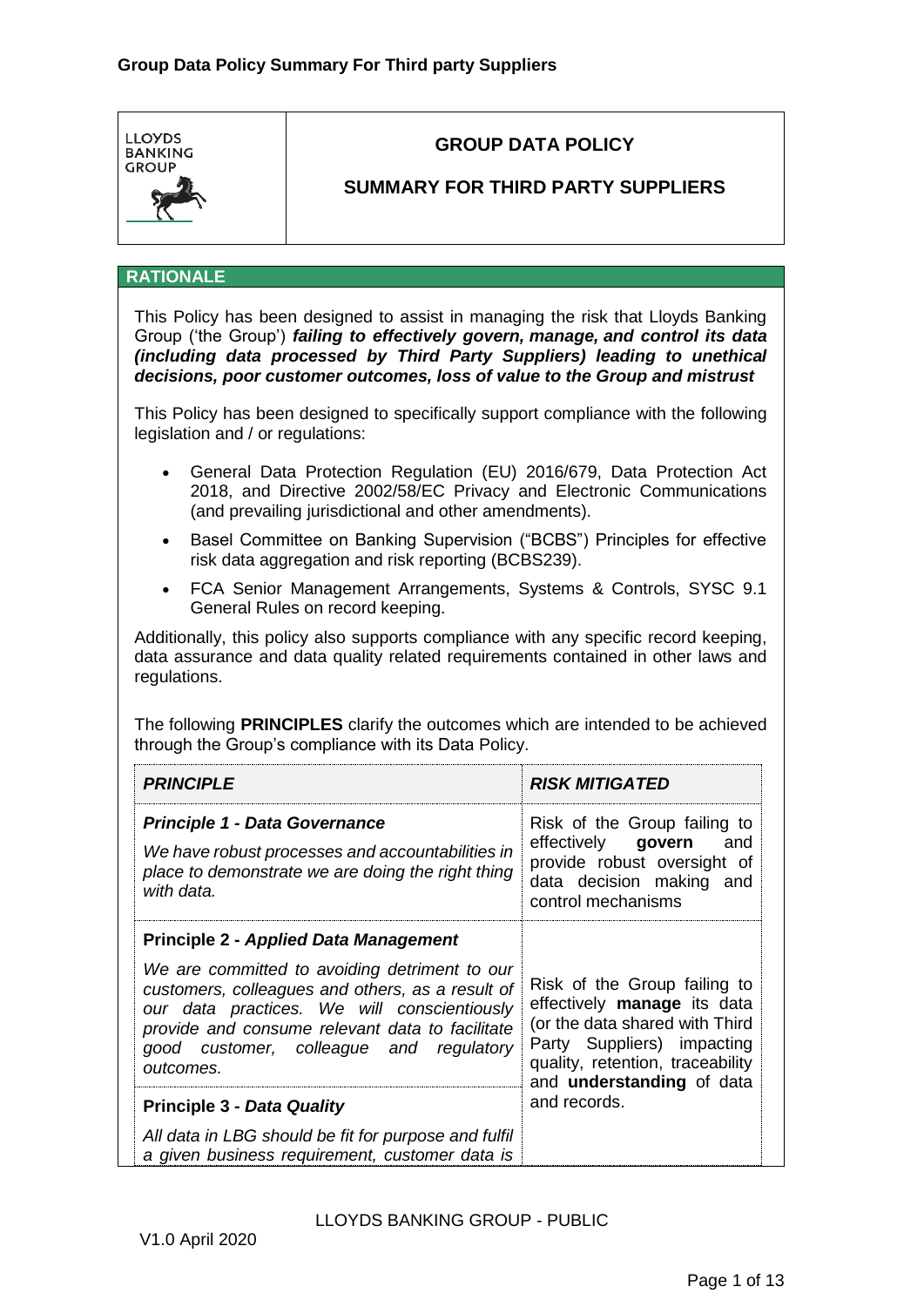| especially important to us; we will "put it right<br>when it goes wrong".                                                                                                                                                                                                                                |                                                                                                                                           |
|----------------------------------------------------------------------------------------------------------------------------------------------------------------------------------------------------------------------------------------------------------------------------------------------------------|-------------------------------------------------------------------------------------------------------------------------------------------|
| <b>Principle 4 - Data Traceability</b>                                                                                                                                                                                                                                                                   |                                                                                                                                           |
| We will document where data is sourced, where it<br>is held, what it means and how it flows                                                                                                                                                                                                              |                                                                                                                                           |
| <b>Principle 5 - Data Retention &amp; Retrieval</b>                                                                                                                                                                                                                                                      |                                                                                                                                           |
| We will create and maintain records of our<br>business activities, retrieving, retaining and<br>disposing of them in line with legal, regulatory and<br>internal requirements.                                                                                                                           |                                                                                                                                           |
| Principle 6 - Data Privacy                                                                                                                                                                                                                                                                               |                                                                                                                                           |
| We value the trust our customers and colleagues<br>place in us, and will always process their Personal<br>Data in a lawful, fair and transparent manner                                                                                                                                                  | Risk of the Group failing to<br>or process<br>acquire<br>data<br>ethically, legally,<br>for<br>a<br>legitimate purpose, or is not         |
| <b>Principle 7 - Data Ethics</b><br>We will create an ethics framework for processing<br>and managing data to ensure responsible<br>innovation that leads to fair, open and non-<br>discriminative outcomes.                                                                                             | managed/protected<br>from<br>misuse and/or processed in a<br>way that is transparent and<br>complies with data protection<br>regulations. |
| It is expected that Group suppliers will acknowledge these principles and endeavour<br>to provide their products and services in a manner that supports and enables the<br>Group to uphold them.                                                                                                         |                                                                                                                                           |
| <b>SCOPE</b>                                                                                                                                                                                                                                                                                             |                                                                                                                                           |
| This third party version of the Data Policy applies to any supplier that:                                                                                                                                                                                                                                |                                                                                                                                           |
| 1. provides goods or services that involve the processing of personal data, and<br>may therefore be impacted by data privacy risks;<br>2. create, store, process, retain, retrieve or destroy the Group's records or may be<br>impacted by records management risks.                                     |                                                                                                                                           |
| It primarily addresses the legal obligations associated with the general data protection<br>laws and also the legal and regulatory requirements to maintain records of the Group's<br>business activities. Scope and mandatory requirements for suppliers fall into these two<br>categories.             |                                                                                                                                           |
| <b>Personal Data Processing</b> (mandatory requirements Section 1)                                                                                                                                                                                                                                       |                                                                                                                                           |
| This Policy applies to all personal data regardless of media, including paper and<br>electronic formats, under the controllership of Group legal entities. All references to<br>personal data throughout this Policy Summary include special categories of personal<br>data, unless specifically stated. |                                                                                                                                           |

**Records and Managing Records** (mandatory requirements Section 2)

Records capture information and provide authoritative evidence about the Group's business activity. They can be distinguished from other types of information by their role as evidence of business activity and by the fact that they have context which we need to preserve. For example, contracts, financial statements, campaign briefs, and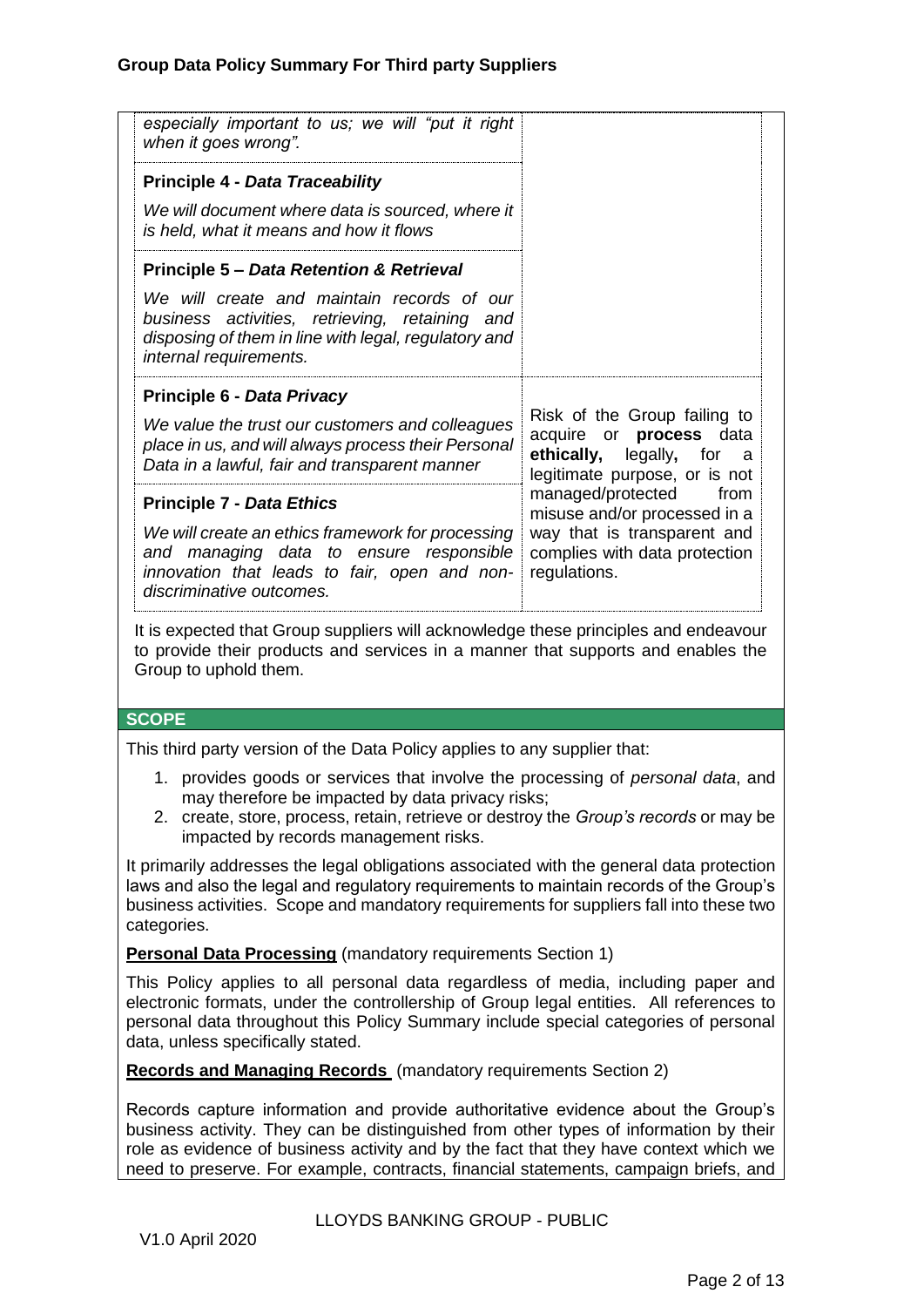compliance arrangements. Records can include personal data and special categories of personal data, and for these the requirements of Section 1 also apply.

## **MANDATORY REQUIREMENTS – GENERAL**

## **Section 1 – Personal Data Processing**

## **Roles and Responsibilities**

The supplier must ensure:

- personal data processed on behalf of the Group is compliant with GDPR and the requirements set out in the contract between the supplier and the Group;
- a nominated data privacy contact and sufficient resource is in place, with the necessary skills and knowledge to discharge data privacy accountability under the contract;
- risk based monitoring plans are established and embedded.

#### **Privacy Management**

## 1. **Personal data is processed lawfully, fairly and transparently.**

The supplier must:

- inform an individual about how their personal data will be used and their individual rights by using an approved Group data privacy notice ("DPN"), including cookie notices;
- where personal data have not been obtained from an individual, provide the individual with a suitable data privacy notice within a reasonable period, and at least within one month, unless Data Privacy law does not require us to do so;
- ensure that DPNs are easily accessible, not included within the general contractual terms and conditions, only include information relevant to the data capture and are provided free of charge.

#### 2. **Personal data is collected for specified, explicit and legitimate purposes and not further processed in ways that are incompatible with those purposes.**

The supplier must not process personal data contrary to its original purpose or otherwise outside an individual's expectations.

#### Records of Processing Activity

The supplier must:

- maintain evidential Records of Processing Activity undertaken on behalf of the Group, as a Data Processor in line with Article 30 (Section 2, 3, 4 and 5) of the General Data Protection Regulation (GDPR);
- in consultation with the Group's Data Privacy Officer (GDPO), make the Records of Processing Activity available to relevant Supervisory Authorities on request.

#### Data Privacy Impact Assessments

The supplier must complete an appropriate risk assessment at the start of (and review during the lifecycle of) all change activity involving the Group's personal data in order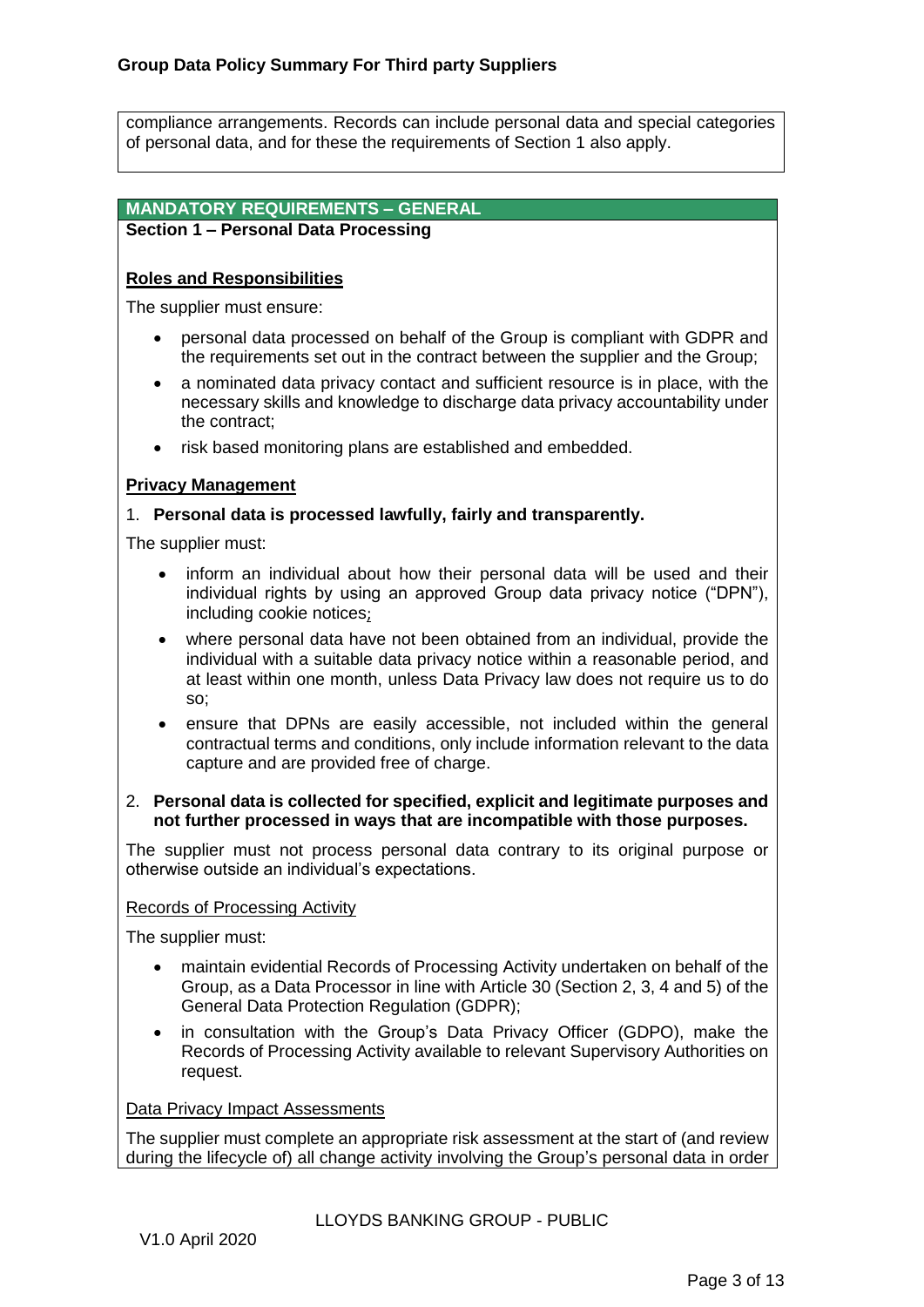to identify, assess, manage and evidence data privacy risks, and in particular should record:

- details of the envisaged processing operations;
- purpose of the processing and, where applicable, the legitimate interest pursued;
- necessity and proportionality of the processing;
- if the processing is High Risk;
- risks to the right and freedoms of data subjects;
- required measures to address the risks.

In consultation with the Supplier Manager, consider whether it is appropriate to seek the views of individuals or their representatives on the intended processing.

The supplier must review previously completed Data Privacy Impact Assessments when there is a change to the risk represented by processing operations.

#### Consent Management and Direct Marketing

The supplier must ensure they can manage, record and evidence consents, including consents in relation to special categories of personal data, children and vulnerable customers, provided in relation to the collection or processing of personal data, and manage and record any change or revocation of consent.

The supplier must ensure that consent to processing (including marketing permissions) can be easily withdrawn at any time, upon request.

The supplier must be able to manage marketing permissions across all communication channels (e.g. mail, phone, email, SMS/text, device messaging and internet banking) during initial data collection.

#### 3. **Personal data is adequate, relevant and limited to what is required.**

The supplier must ensure the personal data it processes on behalf of the Group is adequate, relevant and not excessive in relation to the purposes for which it is processed.

#### 4. **Personal data is accurate and, where necessary, kept up to date and, will amend or delete inaccurate personal data without delay.**

The supplier must:

- ensure personal data is kept accurate and up-to-date;
- take every reasonable step to ensure inaccurate personal data is securely deleted or amended without delay.
- communicate any rectification to or erasure of personal data to any recipients (e.g. Credit Reference Agencies) to whom the personal data has been disclosed.

#### **5. Personal data will be retained for as long as they are required to support our business processes.**

The supplier must:

• keep personal data in a form that permits identification of Data Subjects for no longer than is necessary, in line with the requirements set out in Section 2 of this document.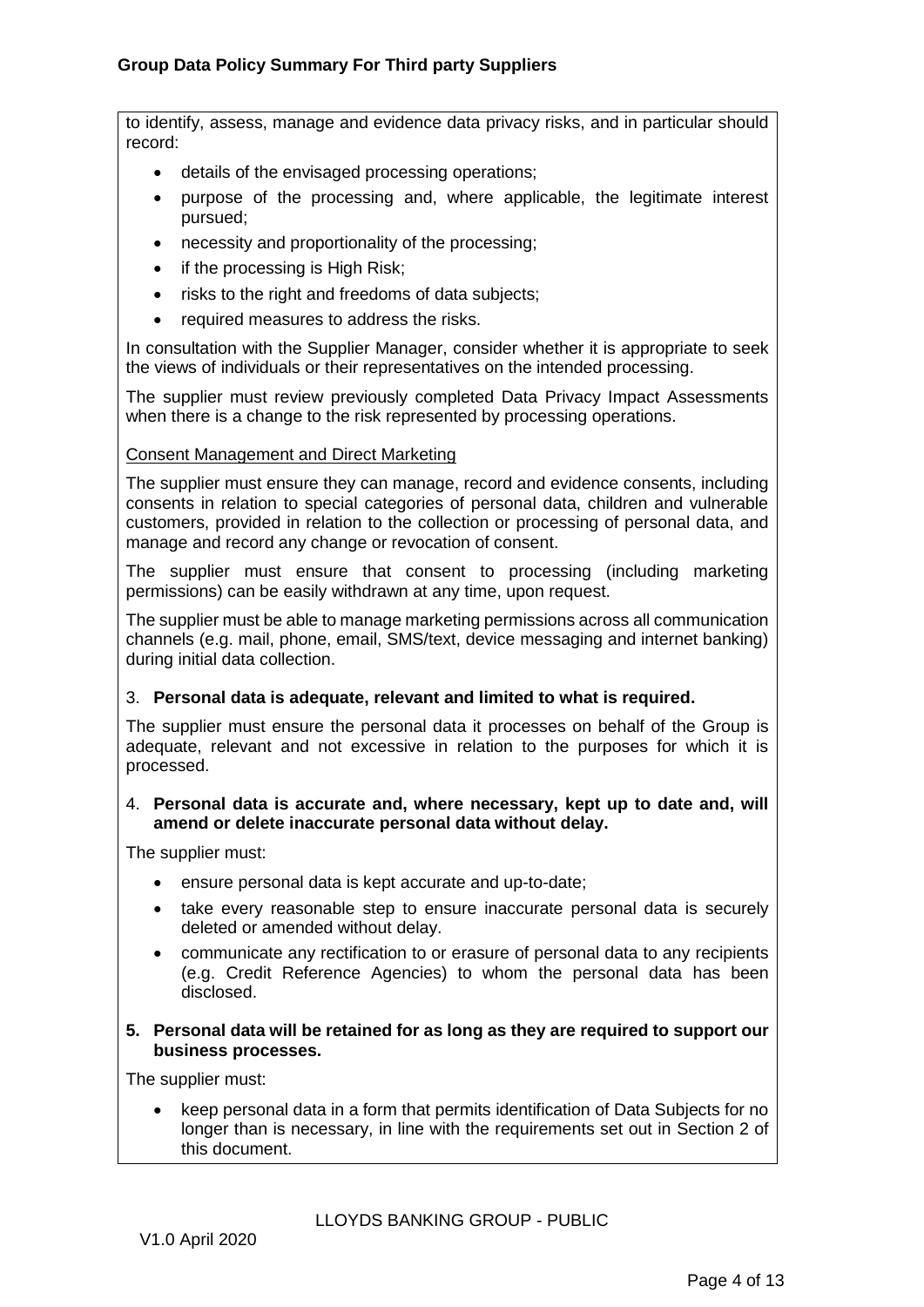ensure any deletion of personal data which is no longer required is completed securely, in line with the requirements set out in the [Group Information & Cyber](http://www.lloydsbankinggroup.com/our-group/working-with-suppliers/policy-compliance/third-party-policies/)  [Security Policy Summary for Third Party Suppliers.](http://www.lloydsbankinggroup.com/our-group/working-with-suppliers/policy-compliance/third-party-policies/)

#### **6. Appropriate technical and organisational measures will be adopted to ensure personal data is processed securely.**

The supplier must ensure personal data is protected against unauthorised or unlawful processing and against accidental loss, destruction or damage in accordance with the [Group Information & Cyber Security Policy Summary for Third Party Suppliers](http://www.lloydsbankinggroup.com/our-group/working-with-suppliers/policy-compliance/third-party-policies/) and in particular should consider:

- the pseudonymisation and encryption of personal data;
- the ongoing confidentiality, integrity, availability and resilience of processing systems and services;
- the ability to restore availability and access to personal data in the event of a physical or technical incident;
- regularly testing, assessing and evaluating the effectiveness of technical and organisational measures for ensuring the security of processing.

The supplier must not appoint a sub-contractor to process Group personal data without the Group's prior specific or general written authorisation. All sub-contractors must be subject to due diligence and contracts must reflect the equivalent requirements between the supplier and the Group.

#### Management and Reporting of Personal Data Incidents / Breaches

The supplier must:

- Report personal data incidents / breaches to the Group, via the Supplier Manager or direct to the GDPO, as soon as they become aware of them and no more than 24 hours after identification or in line with agreed contractual obligations.
- Assist the Group in documenting personal data incidents / breaches, comprising the facts, its effects and the remedial actions taken.
- Where a personal data incident / breach is likely to result in a risk to the rights and freedoms of natural persons, assist the Group, as necessary, in reporting the breach to the relevant Supervisory Authority.
- Keep records of personal data incidents / breaches, comprising the facts, its effects and the remedial action taken.

#### Requests for Disclosure of Personal Data

The supplier must ensure requests for disclosures of personal data from Regulators, Government, Local Authorities and/or Law Enforcement agencies are:

- Authenticated to establish the requestor is who they say they are;
- Validated to confirm the requestor is entitled to all of the information being requested;
- Responded to securely and in accordance with the Minimum Information Handling requirements set out in th[e Group Information & Cyber Security Policy](http://www.lloydsbankinggroup.com/our-group/working-with-suppliers/policy-compliance/third-party-policies/)  [Summary for Third Party Suppliers;](http://www.lloydsbankinggroup.com/our-group/working-with-suppliers/policy-compliance/third-party-policies/) and
- Retained in line with requirements in Section 2 of this document, and in particular that an audit trail is maintained which includes a clear explanation as to the rationale for disclosure.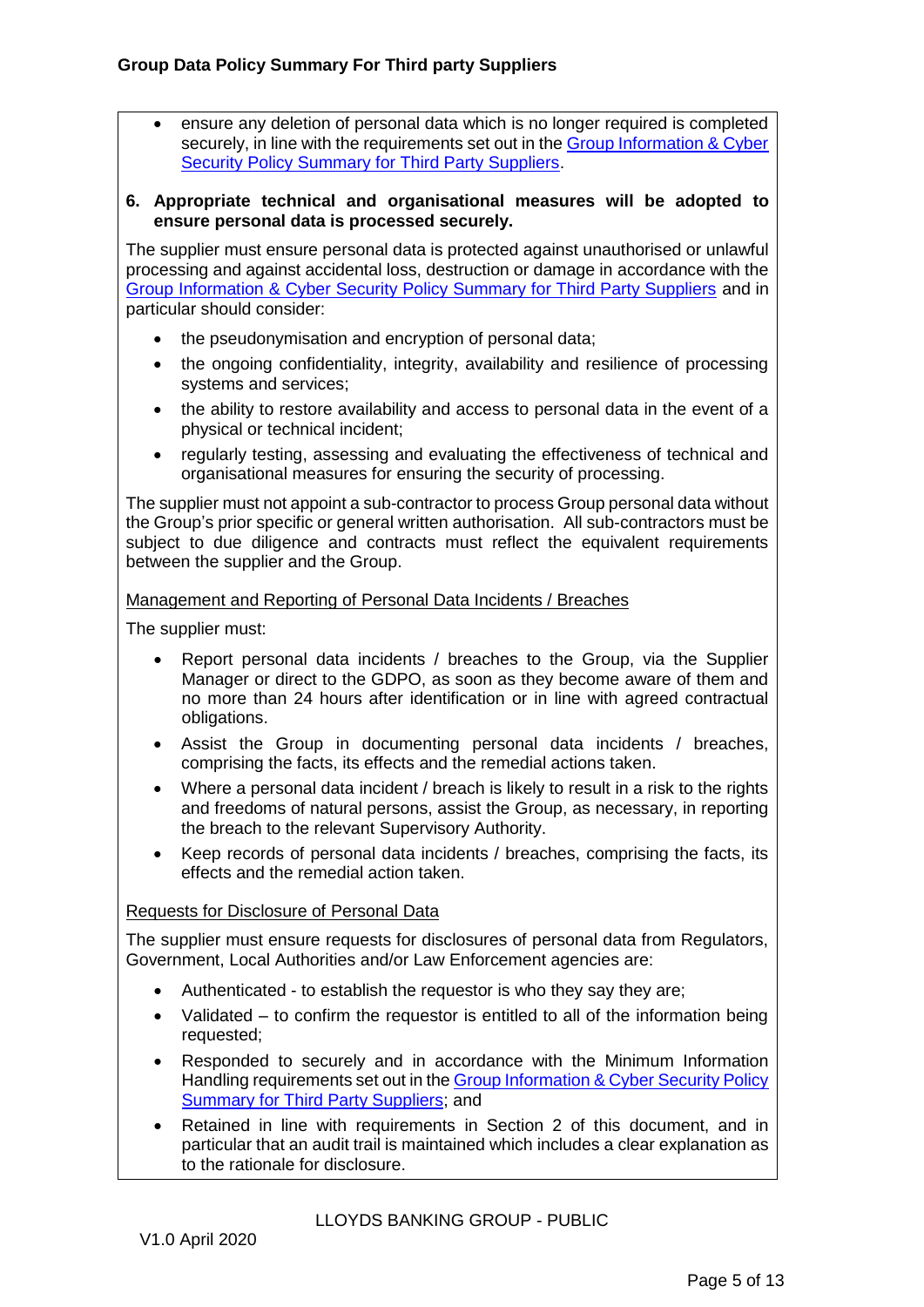#### Colleague Training

The supplier must ensure all employees/contractors complete data privacy training within eight weeks of commencing employment and annually thereafter to understand how the requirements of relevant data privacy legislation and this Policy Summary affect their role and individual responsibilities.

#### **7. Rights individuals are provided with under data privacy laws will be respected and complied with.**

#### Data Subject Access Requests (DSARs)

In line with contractual obligations the supplier must manage individuals' requests to access their personal information (i.e. data subject access request or 'DSAR'); including providing the information the individual is entitled to.

When providing the Group with personal data to respond to a DSAR request, the supplier must not alter, deface, block, erase, destroy or conceal the disclosure of personal data which the individual making the request would have been entitled to receive. The Group reserves the right to report suppliers found guilty of committing such an offence to the relevant Supervisory Authorities who may consider criminal prosecution.

#### Data Privacy Complaints

The supplier must ensure complaints received from Supervisory Authorities and nonprofit bodies, organisations or associations, whose statutory objectives are in the public interest, are forwarded to the Supplier Manager without delay and no more than 24 hours after receipt or in line with agreed contractual obligations.

The supplier must assist the Group, as necessary, in investigating and drafting any response to data privacy complaints received from Supervisory Authorities and nonprofit bodies, organisations or associations, whose statutory objectives are in the public interest.

#### Other Data Privacy Rights

The supplier must have processes in place to respond to requests to:

- rectify inaccurate personal data without undue delay;
- erase personal data ('right to be forgotten');
- restrict processing;
- transfer personal data to another legal entity ('right to data portability'), for example a competitor bank, in a structured, commonly used and machinereadable format;
- object to processing;
- prevent or review decisions, including profiling, based solely on automated processing.

The supplier must ensure they communicate any rectification, erasure or restriction of processing of personal data to each recipient to whom personal data has been disclosed, except where such communication is impossible or involves disproportionate effort.

The supplier must escalate, without delay and no more than 24 hours after receipt, or in line with agreed contractual obligations, any requests they cannot complete as part of business as usual processes to the Supplier Manager or direct to the Group's Data Privacy & Records Management Team.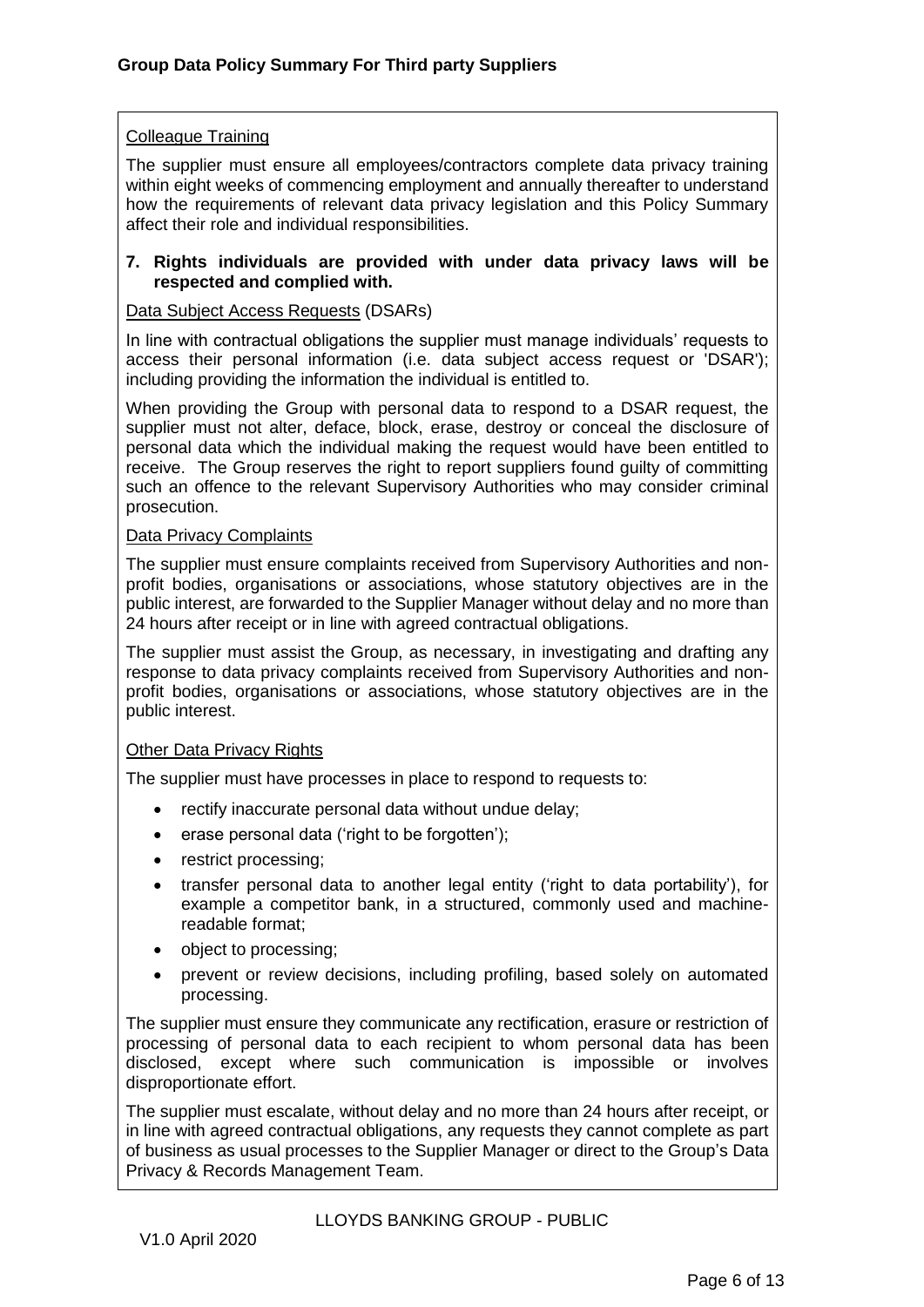#### **8. Personal Data will only be transferred to third countries or international organisations where adequate measures exist to enable the transfer to take place.**

The supplier must ensure personal data processed in the European Union ("EU") is not transferred to countries outside the European Economic Area ("EEA") (see list of countries inside the EEA [here\)](https://www.gov.uk/eu-eea) unless:

- the European Commission has determined the country to which the personal data is being transferred is considered to have adequate protection in place (see list of countries with 'adequacy' [here\)](http://ec.europa.eu/justice/data-protection/international-transfers/adequacy/index_en.htm);
- the transfer has appropriate safeguards in place (e.g. Binding Corporate Rules, EU Model Clauses, an approved code of conduct etc.); or

one of the limited derogations set out in Article 49 of the GDPR apply.

## **Section 2 – Records & Managing Records**

Different suppliers provide different services to the Group and therefore have different responsibilities for the Group's Records.

Therefore this Policy may be relevant in part or in whole to suppliers depending on the services they provide. As a guide, the following categories have been created and they are referenced throughout the Policy where we think they are applicable.

**Category A** – The supplier creates, manages, stores, preserves and destroys the Group's Record on our behalf at their own premises.

**Category B** – The supplier manages and stores the Group's Records and/or Personal Data and Special Categories of Personal Data on our behalf at their own premises.

**Category C** - The supplier destroys only (not stores) the Group's Records and/or Personal Data and Special Categories of Personal Data on our behalf at their own premises.

**Category D** – The supplier processes the Group's Records and/or Personal Data and Special Categories of Personal Data on our behalf at their own premises but does not store or retain any copies.

**Category E** - The supplier processes the Group's Records and/or Personal Data and Special Categories of Personal Data on our behalf at/on systems at the Group's premises.

**Category F** – The supplier does not create or have any access to the Group's Records and/or Personal Data and Special Categories of Personal Data.

**Accountability** (Applicable to supplier categories A, B, C, D, E)

Suppliers must ensure that:

- They appoint a person, in accordance with the supplier's governance structure, to be accountable for implementation of this policy, monitoring the key controls defined below and for confirming to the Group's Supplier Manager that the Records Management capability meets the Group's requirements.
- They have a Records Management framework in place which ensures compliance with legislation, regulation and this Policy (as appropriate).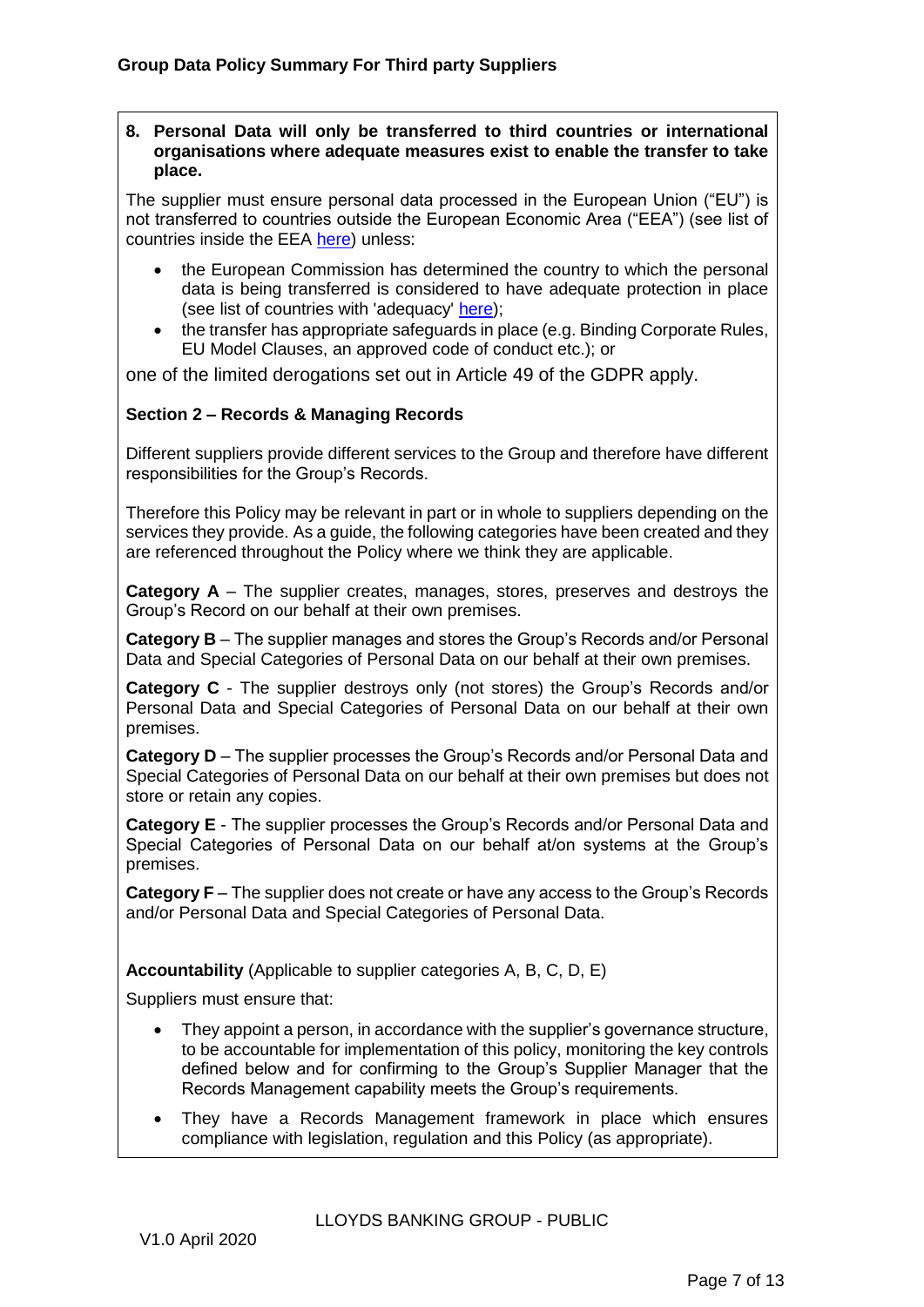- They have ongoing control testing/assurance plans in place to monitor compliance with Policy, identifying where remediation is required and implementing agreed actions.
- Records Management requirements are considered if there is any change to their business processes or location that could impact the creation, management, storage, preservation or disposal of Group records.
- Records management risks, incidents or events are identified and reported to the Group's Supplier Manager.
- Records released to them are protected and that records are disposed of on the request of the Group
- The supplier's employees are appropriately trained to understand how the requirements of this Policy affect their role and their responsibilities.
- The contract between the third party supplier and Lloyds Banking Group contains the relevant records management clauses detailed in the Group Security Schedule.

The supplier must identify and maintain (review at least annually) a list of the Group's Records that it creates, store, processes, retains or destroys. (Applicable to supplier categories A, B, C, D)

Records, Personal Data and Special Categories must be created and maintained so that they are: (Applicable to supplier categories A, B)

- Accurate and complete: Records must contain all the information that is expected or required to be in the record.
- Reliable: Record content must be trusted as an accurate representation of the activities or facts to which they attest.
- Usable: Records, Personal Data and Special Categories of Personal Data must be legible and able to be interpreted throughout their life.

Records, Personal Data and Special Categories must be able to be located and retrieved within 10 working days. (Applicable to supplier categories A, B, D)

Storage of Records, Personal Data and Special Categories must be fit for purpose to ensure throughout their lifetime they can be accessed, retrieved and are still legible. (Applicable to supplier categories A, B)

The Group's Records must be retained for as long as is necessary and in accordance with the following rules (Applicable to supplier categories A, B)

Records, Personal Data and Special Categories must be retained for no longer than necessary and in accordance with the rules below: (Applicable to supplier categories A, B)

| Record<br>Category:                       | Retention<br>Period:           | Applicable to:                                                                                                                                                                                                                                                                 |
|-------------------------------------------|--------------------------------|--------------------------------------------------------------------------------------------------------------------------------------------------------------------------------------------------------------------------------------------------------------------------------|
| Records<br>containing<br>Personal<br>Data | 10 Years                       | Records containing personal data and/or<br>special categories of personal data must be<br>retained for 10 years from a pre-defined trigger<br>event unless there is a legitimate basis to retain<br>for longer (i.e. actual or risk of legal, regulatory or<br>mandatory hold) |
|                                           | <b>Dispose</b><br>After<br>Use | Records containing personal data and or<br>special categories of personal data where there<br>is no legitimate basis to retain after business                                                                                                                                  |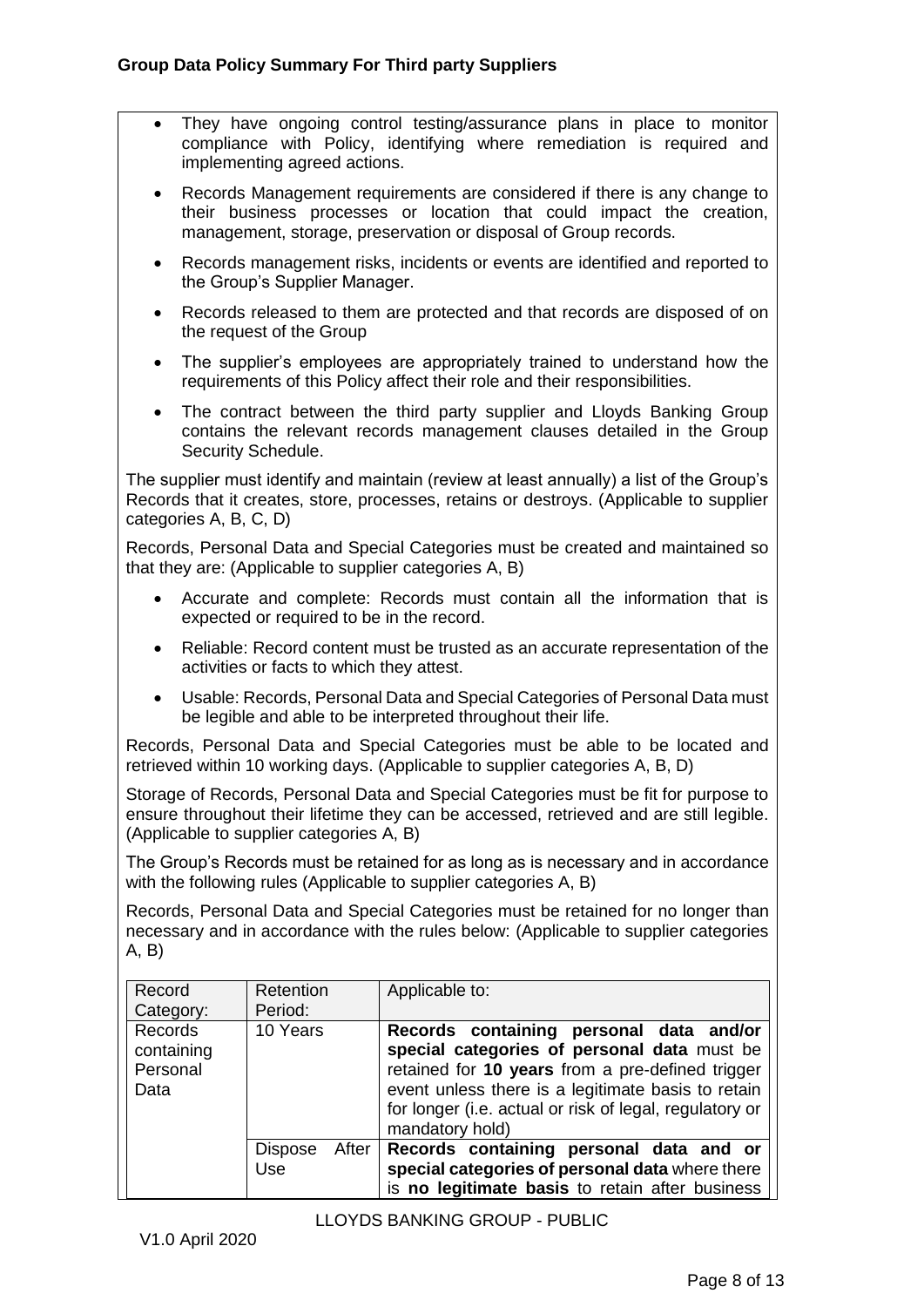|                                      |                 | use, e.g. unfulfilled customer application, forms<br>must be disposed of after business use. The<br>period of business would not typically exceed 36<br>months. |
|--------------------------------------|-----------------|-----------------------------------------------------------------------------------------------------------------------------------------------------------------|
| Records not   Variable<br>containing | <b>Business</b> | The retention of Records not containing<br>personal data should be defined locally,                                                                             |
| Personal<br>Data                     | dependent       | considering business requirements in line with<br>legal, accountability or reference purposes.                                                                  |

A trigger event is the event that instigates the start of the retention period e.g. account closure.

Retention periods can be overridden for legal or regulatory investigation purposes. Records, Personal Data or Special Categories of Personal Data pertaining to a pending or actual litigation, legal action or investigation must not be disposed. They must be managed in accordance with the Group Legal Hold Process and local processes. (Applicable to supplier categories A, B, C, D)

Records with historical or long-term business value must be sent or made available to Group Archives and considered for permanent retention. (Applicable to supplier categories A, B)

The above retention periods apply to Records, Personal Data and Special Categories of Personal Data created on or after 22nd April 2013. All records created prior to this date have the option to be are governed by:

- Previous Group Retention Schedules and previous Data Privacy Policies, or
- Take a risk based approach by applying the current retention schedule. This approach must be agreed by the appropriate Group Accountable Person and the Policy Owner

Where there is specific legislation or a regulatory requirement mandating a maximum retention period outside the Group's internal retention categories, the legislation or regulatory requirement must be followed. In this scenario the Group must be informed and approve the exception. (Applicable to supplier categories A, B, C, D)

Records, Personal Data and Special Categories of Personal Data must be protected and secured throughout their lifetime. Controls must be in place to prevent unauthorised access, alteration, concealment or disposal. (Applicable to supplier categories A, B, C, D)

Controls must be in place to identify time-expired Records, Personal Data and Special Categories of Personal Data (i.e. records and/or that reach the end of their retention period). (Applicable to supplier categories A, B, C)

Records, Personal Data and Special Categories of Personal Data must be securely disposed of at the end of the agreed retention period (Applicable to supplier categories A, B, C)

Electronic Records, Personal Data and Special Categories of Personal Data retained within third party structured systems must be securely disposed of in line with the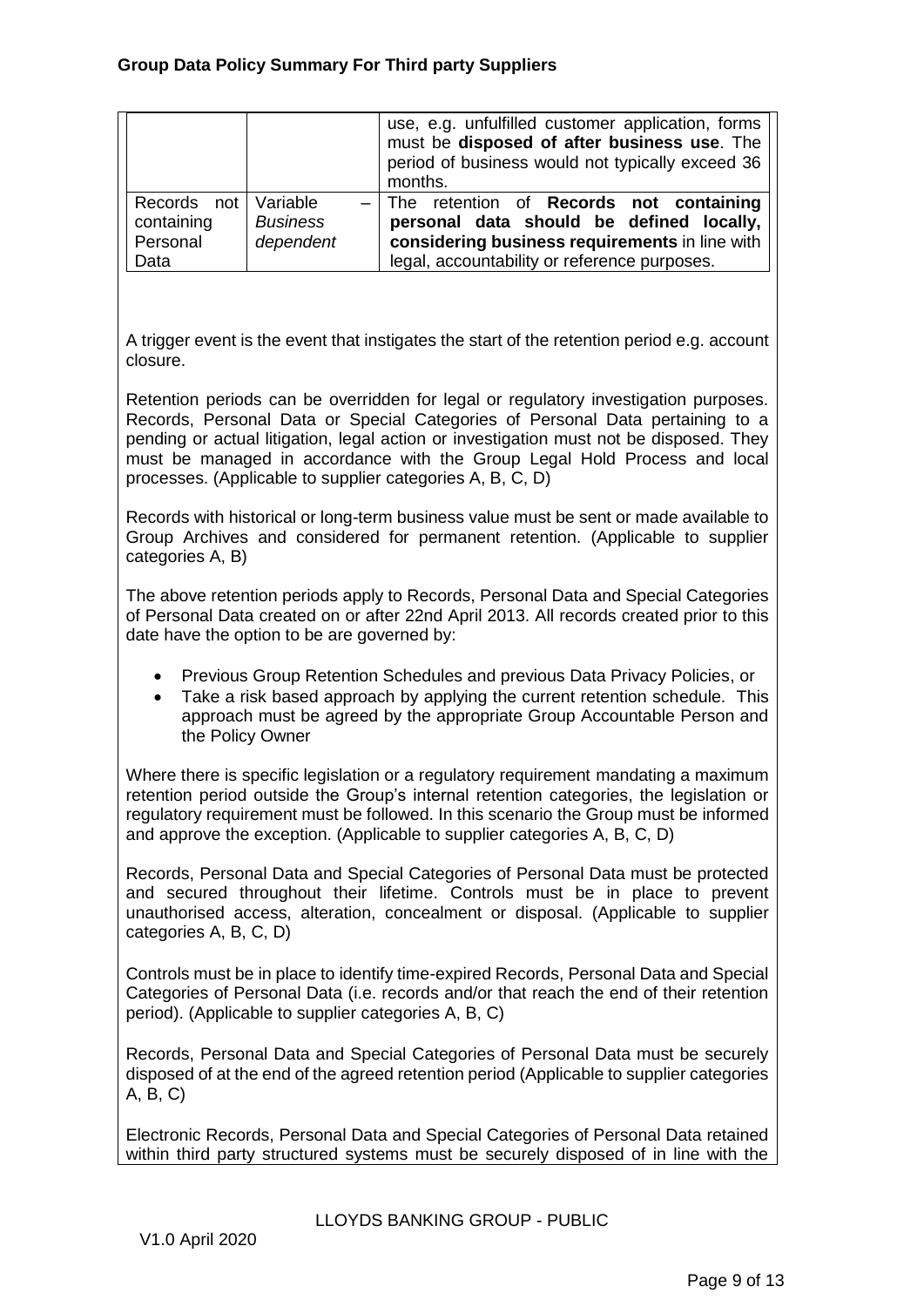## **Group Data Policy Summary For Third party Suppliers**

Electronic Records Procedure at the end of the agreed retention period. (Applicable to supplier categories A, B, C)

All disposals must be authorised and evidenced (Applicable to supplier categories A, B, C)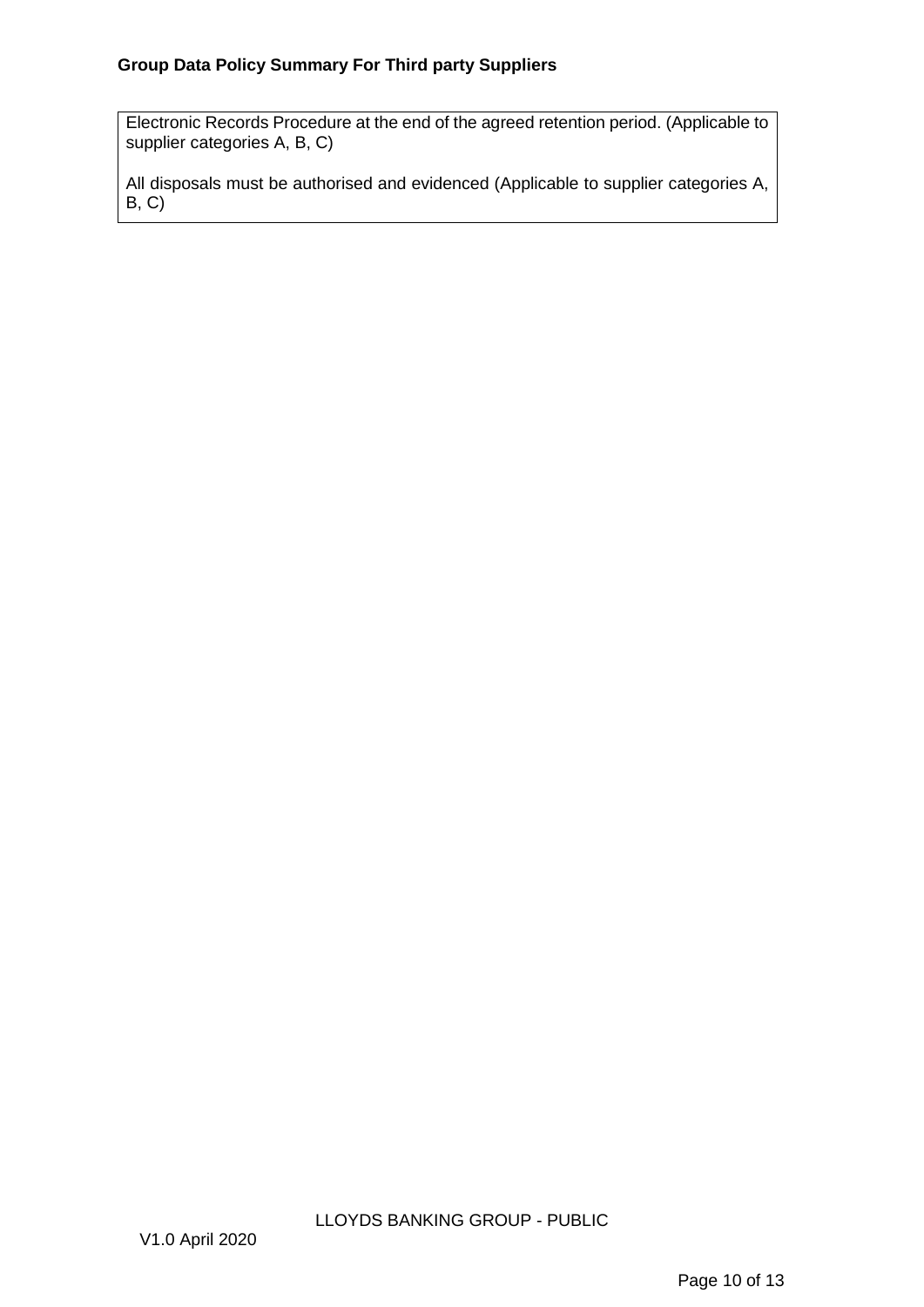# **Group Data Policy Summary For Third party Suppliers**

| <b>KEY CONTROLS</b>                                                            |                                                                                                                                                                                                                                                                                                                                                                                                                                                                                                                                                                                                                                                          |                  |
|--------------------------------------------------------------------------------|----------------------------------------------------------------------------------------------------------------------------------------------------------------------------------------------------------------------------------------------------------------------------------------------------------------------------------------------------------------------------------------------------------------------------------------------------------------------------------------------------------------------------------------------------------------------------------------------------------------------------------------------------------|------------------|
| <b>Control Title</b>                                                           | <b>Control Description</b>                                                                                                                                                                                                                                                                                                                                                                                                                                                                                                                                                                                                                               | <b>Frequency</b> |
| Accountability for<br>Data Privacy<br>Compliance                               | The supplier can evidence that a nominated<br>individual has been appointed and sufficient<br>resource is in place, with the necessary skills<br>and knowledge, to discharge data privacy<br>accountability under the contract.<br>GREEN =Yes                                                                                                                                                                                                                                                                                                                                                                                                            | Quarterly        |
|                                                                                | $RED = No$                                                                                                                                                                                                                                                                                                                                                                                                                                                                                                                                                                                                                                               |                  |
| Records of Data<br><b>Processing Activity</b>                                  | The supplier can evidence they maintain<br>Records of Processing Activity undertaken<br>on behalf of the Group, as a Data Processor,<br>in line with Article 30 $(2, 3, 4, 4)$ and 5) of the<br>GDPR.<br>$GREEN = Yes$<br>$RED = No$                                                                                                                                                                                                                                                                                                                                                                                                                     | Quarterly        |
|                                                                                |                                                                                                                                                                                                                                                                                                                                                                                                                                                                                                                                                                                                                                                          |                  |
| Privacy Impact<br>Assessments (PIAs)                                           | The<br>evidence<br>that<br>supplier can<br>an<br>appropriate PIA has been completed at the<br>start of and was reviewed during the lifecycle<br>of all change activity involving the Group's<br>personal data.<br>PIAs should include, as a minimum:<br>• details of the envisaged processing<br>operations;<br>• purpose of the processing and, where<br>applicable, the legitimate interest pursued;<br>• necessity and proportionality of the<br>processing;<br>• if the processing is High Risk;<br>• risks to the right and freedoms of data<br>subjects;<br>• required measures to address the risks.<br>$GREEN = 100%$<br>$RED = 99\%$ or below - | Quarterly        |
| Management of Sub-<br>contractors who have<br>access to Group<br>personal data | The supplier can evidence they obtained the<br>Group's written permission to appoint sub-<br>contractors who access Group personal<br>data.<br>$GREEN = 100%$<br>$RED = 99\%$ or below<br>The supplier can evidence that due diligence<br>was completed at the beginning of and<br>during the lifetime of the relationship with<br>sub-contractors and issues identified during<br>reviews<br>have<br>been/are<br>being<br>actioned/remediated.                                                                                                                                                                                                          | Quarterly        |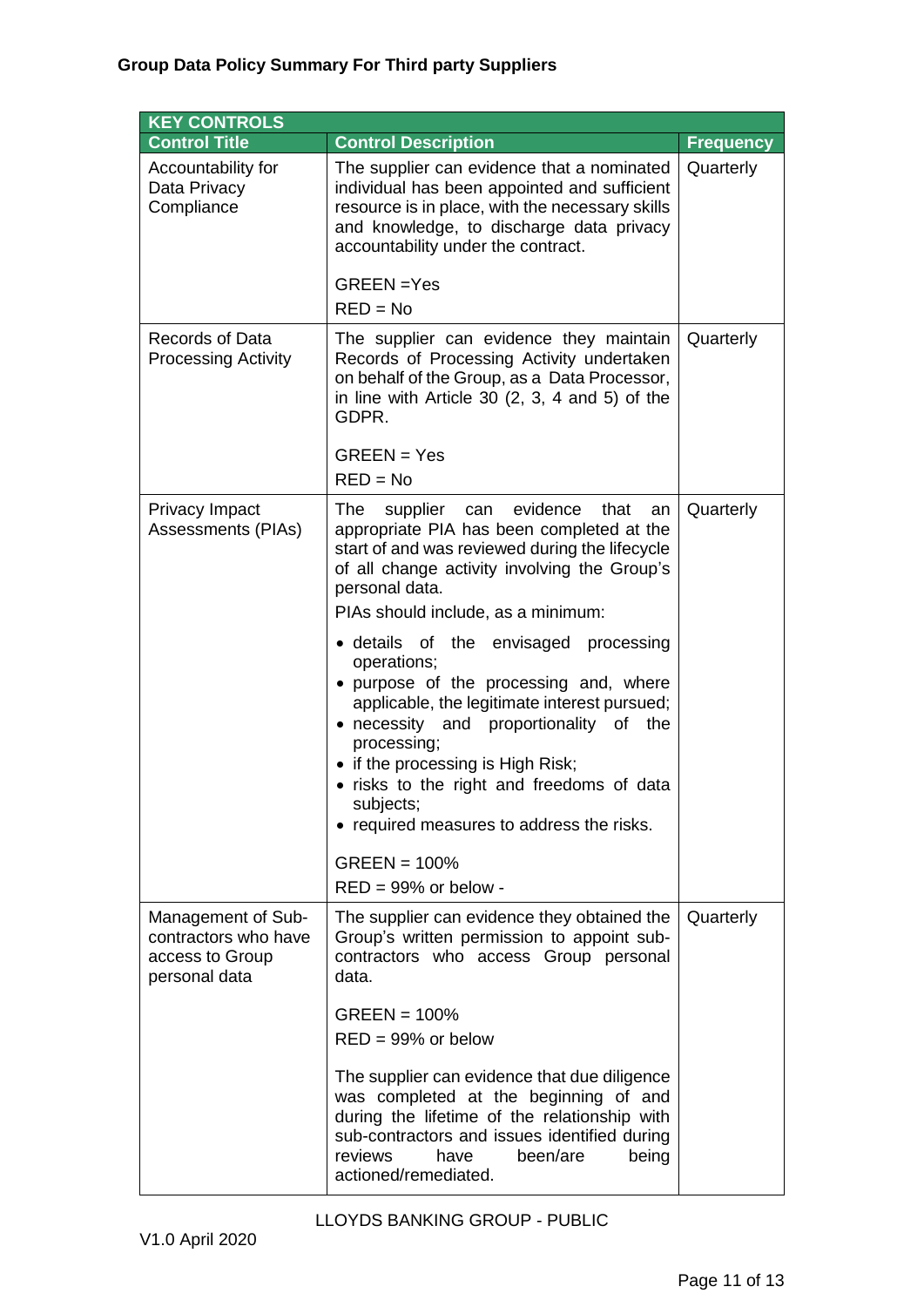|                                                                                                                                               | $GREEN = 100%$<br>$RED = 99\%$ or below<br>The supplier can evidence that equivalent<br>contractual controls are in place with sub-<br>processors.<br>GREEN = 100%<br>$RED = 99\%$ or below                                                                                                                                                                                                                                                                                                           |           |
|-----------------------------------------------------------------------------------------------------------------------------------------------|-------------------------------------------------------------------------------------------------------------------------------------------------------------------------------------------------------------------------------------------------------------------------------------------------------------------------------------------------------------------------------------------------------------------------------------------------------------------------------------------------------|-----------|
| Reporting of Data<br><b>Privacy Breaches</b>                                                                                                  | The supplier can evidence that they report<br>data privacy breaches to the Supplier<br>Manager or direct to the GDPO as soon as<br>they are identified and no longer than 24<br>hours after identification or in line with agreed<br>contractual obligations.<br>Review of breach log evidences reporting of<br>data privacy breaches no later than 24 hours<br>after identification.<br>$GREEN = 100%$<br>$RED = 99\%$ or below                                                                      | Quarterly |
| <b>Individual Rights</b><br>Escalation                                                                                                        | The supplier can evidence that they have<br>escalated any individual rights requests (e.g.<br>DSARs, portability, rectification) they cannot<br>complete as part of business as usual<br>processes to the Supplier Manager, relevant<br>Group Business Owner or direct to the<br>Group's<br>Privacy<br>Data<br>&<br>Records<br>Management Team without delay and no<br>more than 24 hours after receipt or in line<br>with agreed contractual obligations.<br>$GREEN = 100%$<br>$RED = 99\%$ or below | Quarterly |
| Data Privacy<br><b>Colleague Training</b>                                                                                                     | All supplier employees who have access to<br>data<br>Group personal<br>must<br>complete<br>mandatory Data Privacy training within 8<br>weeks of commencing employment with the<br>supplier and annually thereafter.<br>$GREEN = 90%$<br>$RED = 89\%$ or less                                                                                                                                                                                                                                          | Quarterly |
| <b>Record Type</b><br><b>Schedule</b><br>A Record Schedule of<br>the Group's Records<br>is in place and<br>reviewed annually as<br>a minimum. | The supplier can show evidence of how they<br>have created and agreed with the Group a<br>schedule of the Group's Records that it<br>creates, store, processes, retains<br>and<br>disposes.<br>The supplier can show evidence that it has<br>quality reviewed the schedule annually as                                                                                                                                                                                                                | Annually  |
|                                                                                                                                               | minimum.                                                                                                                                                                                                                                                                                                                                                                                                                                                                                              |           |